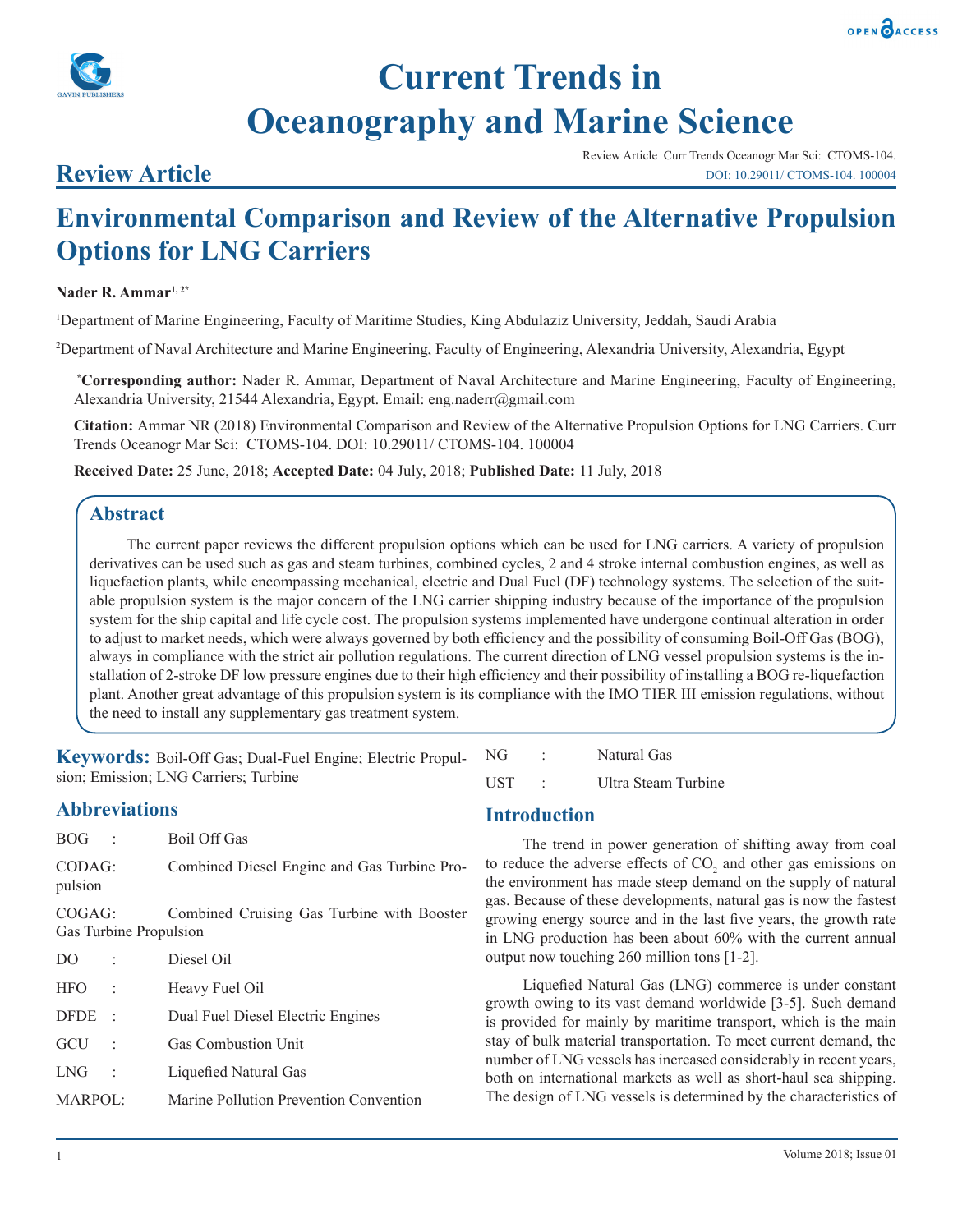the load, since it is transported in a liquefied state at cryogenic conditions of-163° C, and with a pressure slightly above atmospheric [6-7]. LNG reduces the gas volume by 600 times and has a density of approx. 450 kg/m<sup>3</sup>. The LNG is always being refrigerated by means of its boil-off gas and, therefore, the LNG tanks will normally not be completely emptied because some of the LNG still has to cool down the tanks. The classification of this vessel type is carried out according to its design, with the integration of the re-liquefaction plant being the main characteristic, given that the availability of boil-off to be burned in the systems of power generation and propulsion depends on this .Technological developments implemented on LNG vessel propulsion systems is conditioned by factors that are both economic as well as environmental, interlinked by the MARPOL Convention, since the restriction of emissions implies the use of higher quality fuels and hence, an increase in costs [9].There is no standard propulsion system for LNG vessels [10]. After an exhaustive review of works related to LNG vessel propulsion systems, an extensive variety of systems installed on board has been found, ranging from turbines to internal combustion engines with endless variants. There is, however, no work that carries out a comparison of all systems installed. Therefore, the purpose of this review is to study of LNG vessel propulsion systems with environmental comparison, taking into account the latest technological developments in this field.

#### **LNG Carriers and Boil-Off Gas**

All liquefied gases carried in bulk must be carried on a gas carrier in accordance with the Gas Code rules of IMO (International Maritime Organization). The gas tankers are constructed according to the double-hull concept, including the bottom areas as a protection against ship grounding incidents. Furthermore, the gas must be carried according to the so-called **"**cargo containment system**"** principle, i.e. the cargo tanks are installed separately in the ship's holds, and are not a part of the ship's structure. The gas tanks (fully refrigerated at atmospheric pressure) used today in LNG carriers as shown in (Figure 1). are normally of the spherical (Moss) type, introduced in 1971, and membrane type, introduced in 1969, and in some few cases of the structural prismatic design. The spherical tanks and tanks of the structural prismatic design are self-supporting and are tied to the main hull structure. The tanks with the membrane wall system are rectangular and fully integrated into the hull and rely on the strength of the ship's hull. The membrane system is based on a very thin primary steel barrier (0.7-1.5 mm membrane of stainless steel alloy) supported through the insulation [11]. Such tanks, therefore, are not self-supporting, but only a relatively small amount of steel has to be cooled. Heat transfer to the LNG from the environment through insulated spaces and holding tanks results in the boiling of the load, with the consequent formation of steam, referred to as Boil-Off Gas (BOG). The greatest production of BOG is generated during cargo transportation [12-15].



b)- Spherical type

**Figure 1:** Examples of Equal-Sized Membrane and Spherical LNG Carriers.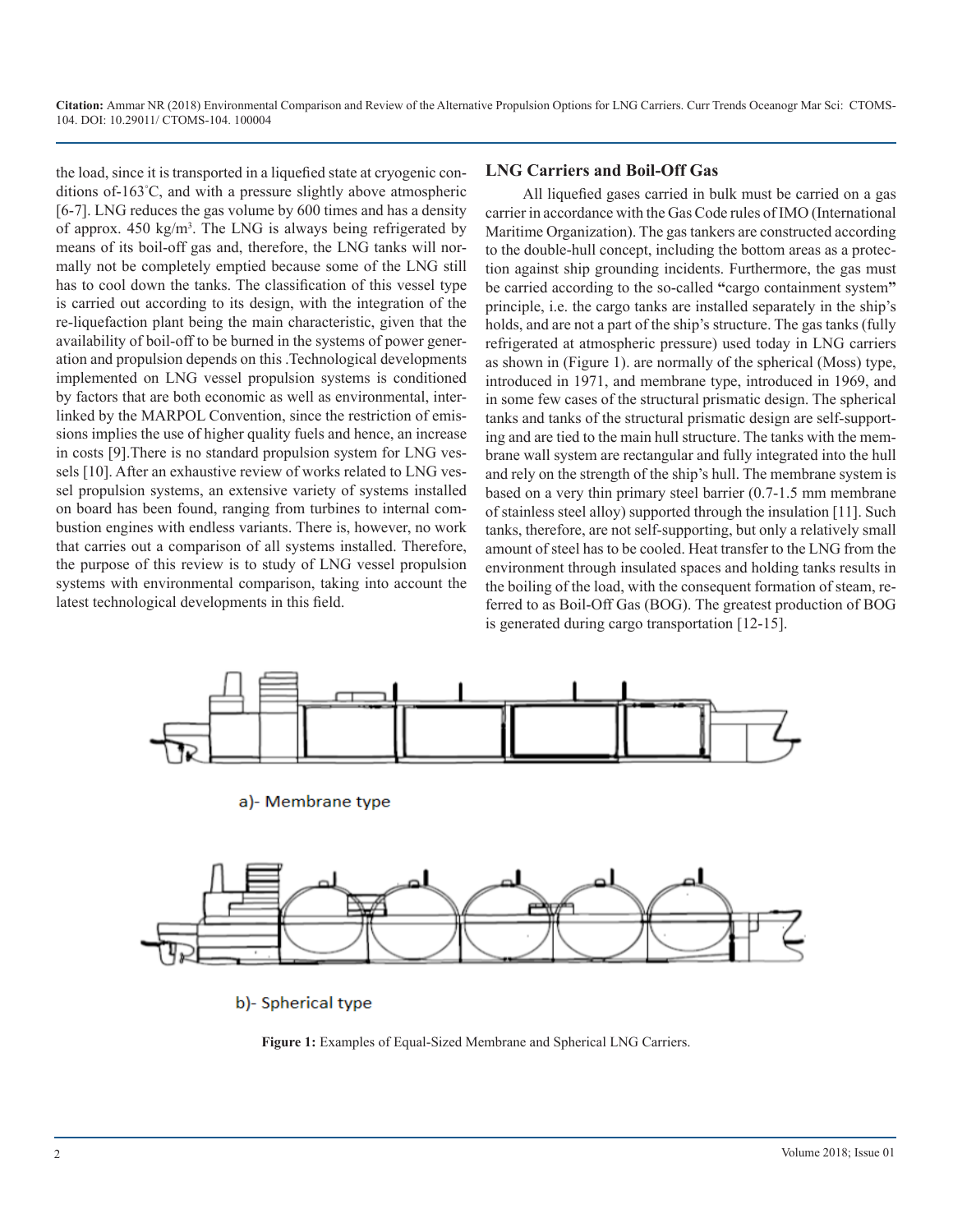The application of natural gas in marine engines depends on its properties. Natural gas is lighter than air, and in the event of leakage it disperses upwards to the atmosphere. Evaporating Liquefied Natural Gas (LNG) floats away, in contrast to other liquid fuel vapors, which linger near the engine and the bilge. The flammability of LNG is only possible within a tight mixture with air ranging (5%:15 %). The properties of NG and conventional marine fuel oil are summarized in (Table 1) [15-17].

| <b>Property</b>                      | <b>Marine Fuel Oil</b> | Natural gas |
|--------------------------------------|------------------------|-------------|
| Ignition temperature, C              | 250                    | 600         |
| Density, $kg/m^3$ ( <i>a</i> ) 1 bar | 850                    | 0.74        |
| Lower calorific value, MJ/kg         | 42                     | 50          |
| Carbon contents $(\% )$              | 84.7                   | 70          |
| Hydrogen contents $(\% )$            |                        | 42          |

**Table 1:** Comparison between LNG and Marine Fuel Oil Properties.

#### **Propulsion Options for LNG Carriers**

The propulsion system for LNG vessels is closely related with the generation and consumption of the cargo boil-off One way of classifying LNG vessel propulsion systems is according to the purpose appointed for the BOG produced in the cargo spaces. Both the fuels used as well as the emissions regulations are factors that influence the direction of LNG vessel propulsion system [18]. Another propulsion system classification is based on the fuel to be used allowing the possibility of selecting the propulsion system based on future lines of development. Steam Turbine (ST) based propulsion has been the main system implemented on LNG vessels since 1960, as this system allows the simultaneous burning in boilers of heavy fuel-oil together with the BOG generated during transportation, which in turn feed the propulsion turbines and electric turbo generators. Since 2003, LNG vessel propulsion systems have been at a turning point. STs are being replaced by internal combustion engines due to improvements in the efficiency of the latter and because, as above mentioned, these permit the burning of both heavy fuel oil as well as BOG from the cargo [19]. In addition, the Dual Fuel Diesel Electric Engine (DFDE) is one of the promising propulsion systems for LNG carriers. The DF engine adopted the lean-burn concept from the Otto-cycle, and a small amount of diesel as the pilot fuel, approximately 1 to 8%, which is used for ignition in the combustion chamber in its operation with gas as fuel (gas mode). DFDE engines developed around the year 2003 are 4- stroke (4S). At present, however, owing to technological advances which enable the use of NG in 2 - stroke engines (2S), a new change in propulsion systems to be implemented on LNG vessels is occurring to follow, a description of the main LNG vessel propulsion systems is discussed.

#### **Steam Turbine Propulsion**

Steam turbine has been the main propulsion system for LNG ships from very early days of gas transportation by sea primarily because of the ease with which the natural BOG can be burned in the boilers. A suitable marine steam power plant employs two boilers each of around 80-90 tons per hour steaming capacity at 60-70 bar pressure and 520º C super heat steam temperature [20]. Propulsion system will comprise of a high pressure, an intermediate pressure and a low pressure turbine with total power output of 35-45 MW. The low pressure turbine also carries an astern turbine on the same rotor shaft for speed reversal. The auxiliary electrical power of about 10 MW will be provided by two steam turbines generators and one medium speed diesel generator of 3 MW power ratings. Overall thermal efficiency of a typical 30 MW conventional marine steam power plant, Mitsubishi, used for propulsion of 157000 m3 LNG tanker has been estimated to 35% [21]. Now the improved versions of these steam plants designed on UST technology are able to offer nearly 15% fuel saving which amounts to an increase in the overall fuel efficiency to about 41% and is thus comparable to the fuel consumption of DFDE [22].

In order to enhance plant efficiency of steam turbine propulsion system, the newly developed concept has been introduced in the market, so called as Ultra Steam Turbine as shown in (Figure 2). Comparing with the existing steam system, the reheating cycle was added to improve thermodynamic efficiency and the intermediate pressure turbine section is incorporated in addition to HP (High Pressure) and LP (Low Pressure) turbines. It is expected that this development will enhance the efficiency of steam ship by about 15%, but still lower than other solutions with diesel engines [23].



**Figure 2:** Ultra Steam Turbine System Propulsion System.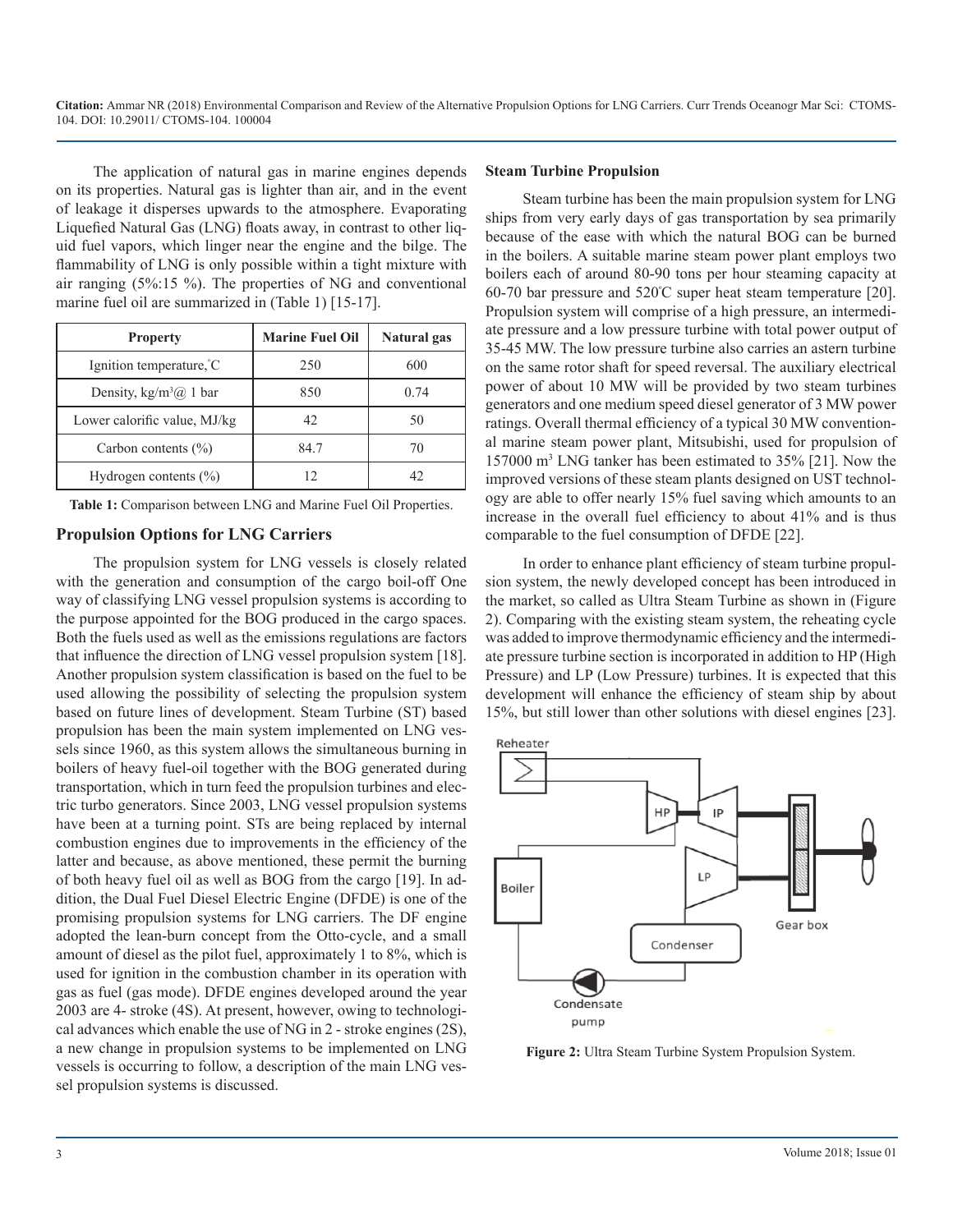#### **Dual Fuel Four Stroke Diesel Engines (DFDE)**

In the early stage of LNG transportation diesel engines lost to steam turbines mainly because they could not handle natural BOG from the cargo tanks. But now the new diesel engines particularly the 4-stroke medium speed design can alternatively burn both liquid as well as gas fuels and because of that they have been considered potential alternative to less fuel-efficient steam turbines. A look at the new orders of LNG ships shows a good number of these contracts have been signed with 4 stroke medium speed diesel engines as prime mover in electrical propulsion modes. In gas mode when BOG is the fuel the engine operates with lean air/fuel ratio on the principle of Otto cycle with a small amount of diesel oil injection in the combustion chamber as pilot fuel for ignition. However, when the BOG is insufficient then the engine is operated on liquid fuel such as Diesel Oil (DO) or Heavy Fuel Oil (HFO). In this situation the BOG has to be disposed of by burning in the GCU with consequent penalty on energy loss. Therefore, loss of BOG together with losses in associated electrical components of the propulsion system (6-8%) must be taken into account while comparing DFDE with its competitors. In the DFDE design, as shown in (Figure 3), because electrical power for propulsion and cargo handling are in different operating time phase the net power requirement of the ship is considerably reduced unlike in other mechanical coupled propulsion systems which is a distinct advantage. However, the loss from BOG disposal during liquid fuel mode of operation will more than offset this advantage. Another serious shortcoming of DFDE is the high risk of detonation and misfiring as load increases. The DFDE have very narrow range of air/fuel ratio for detonation free operation which calls for a complex control system as each cylinder requires dedicated air to fuel ratio controller [24].



**Figure 3:** Dual Fuel Four Stroke Diesel Engines Propulsion Option.

#### **Slow Speed Diesel Engines**

It is another majority in propulsion systems for LNG carriers nowadays, especially for the LNG carriers of very large capacity and the long-distance trading vessels, which are the factors coming simultaneously in general. It has been a little controversial which one is more efficient system between DF diesel electric propulsion system and this conventional slow diesel application, which have been main trends of LNG carrier propulsion recently. Usually the designers carry out economic evaluation on their own, but the final conclusion is on the operators who evaluate operation cost on the basis of their input data about values of fuel oil, LNG cargo, natural BOG and forced BOG, initial investment, maintenance cost, etc. under the given trading & operating profile. This propulsion system is identical to those used in most of the merchant ships. 2- Stroke diesel engine is installed on the tank top in engine room and a shaft line is directly coupled to the engine for propulsion. No doubt this is the most efficient ship propulsion machinery at the moment in marine field. 4- Stroke diesel auxiliary generators are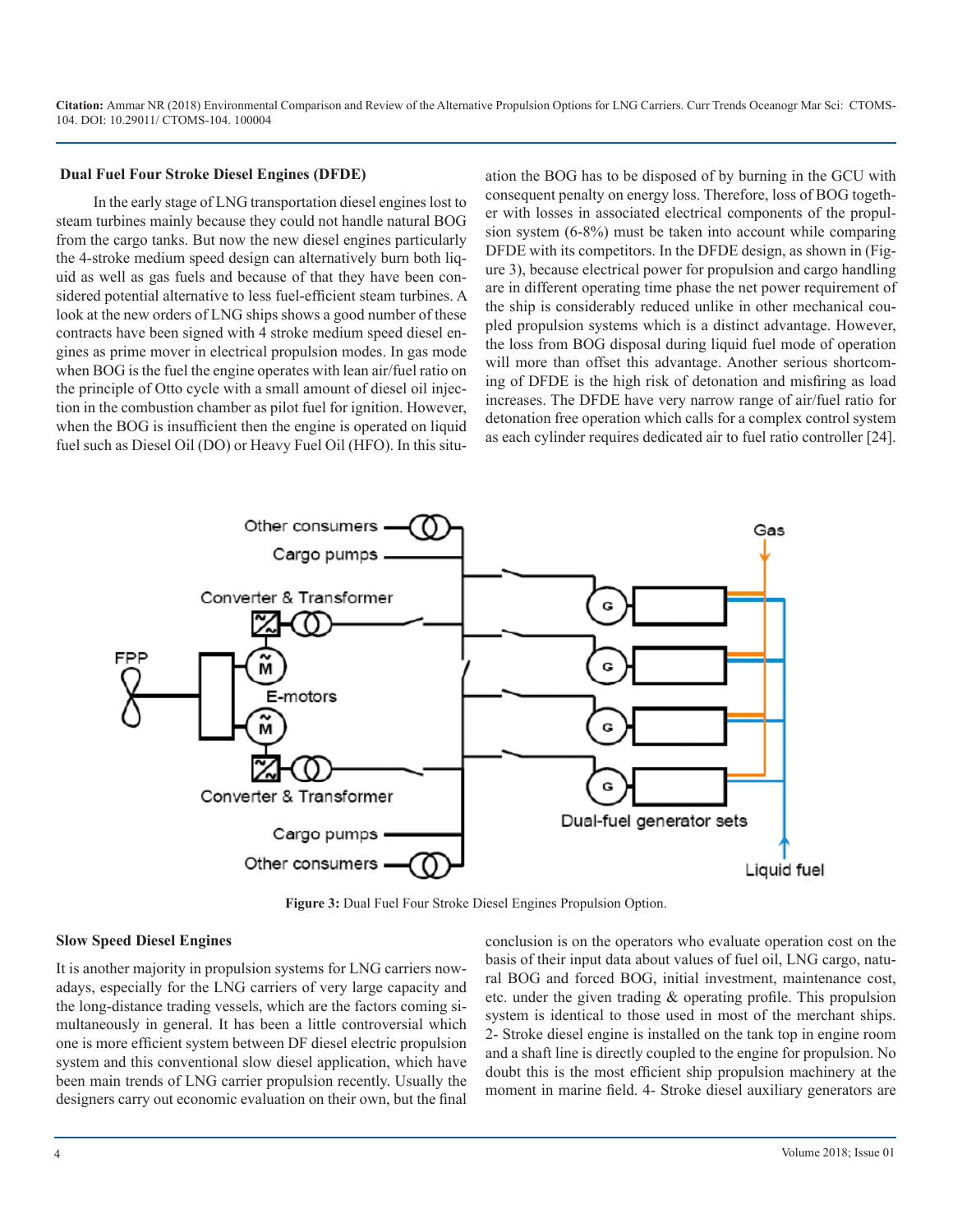provided for electric power supply. Sometimes shaft disconnecting devices are provided for each shaft line in case of twin skew vessels, in order to disconnect the failed engine from propulsion shaft line as soon as possible and keep on voyage [25-26].

Two strokes slow speed engines were used as the main propulsion system in merchant shipping because of its low maintenance costs, high efficiency and the option of burning low-quality fuels. This system is used on LNG carriers of over 200,000 m3 on long distance crossings but with the peculiarity of integrating a re-liquefaction plant and a Gas Combustion Unit (GCU), as shown in (Figure 4). The re-liquefaction plant has the task of re-liquefying the BOG generated in cargo tanks and returning it to into a liquid state inside, avoiding any wastage of the LNG being transported. On the other hand, the Gas Combustion Unit (GCU) is designed to burn the BOG generated which, if there were a breakdown in the re-liquefaction plant, would be impossible to treat, avoiding the pressure increase in the tanks and could cause great damage.



**Figure 4:** Propulsion System using 2- Stroke Diesel Engines and Re-Liquefaction Plant.

#### **Gas Turbines in Combined Cycle**

Gas turbines despite their many good features such as compact size, light weight, excellent reliability, and high power to weight ratio and quick response to sudden power demand have not found favors with ship owners mainly because of low fuel efficiency. In marine field, gas turbines have found applications mostly in naval ships propulsion and to some extent in offshore industry. In naval applications the gas turbines are used in either Combined Diesel or Gas Turbine (CODOG) or Combined Cruising Gas Turbine with Booster Gas Turbine (COGAG) configurations in which the base cruising power is provided by a low powered diesel engine or gas turbine. The high-power demand for the short sprint combat action comes from the large power gas turbine which makes overall power plant operation reasonably fuel efficient but still less economical. However, gas turbines in landbased application have been used in combined cycle with steam turbines and achieved very favorable fuel efficiency often superior to all other prime movers [26-27] (Figure 5). illustrates a power driven combined cycle arrangement. The system comprises a GT of around 36 MW which is responsible for supplying the required torque through a reducer, to rotate the ship's propeller. The exhaust gases generated in the GT are sent to the recovery boiler where they provide the heat input required to generate steam that is sent to a turbine of around 10 MW, coupled to a generator that supplies power to the vessel during navigation. The plant also includes three auxiliary generators with a combined capacity of between 6 and 12 MW used for power generation at port, when both turbines are stopped [28].



**Figure 5:** Combined Gases and Steam Propulsion System for LNG Carriers.

#### **Environmental Comparative Study**

Fuel efficiency is the most significant performance index of a propulsion system as it not only affects the operating cost of the ship but also hugely contributes to gas emissions. Steam power plants have lower fuel efficiency in comparison to internal combustion engines but recent developments in UST technology with increased pressure and temperature followed by steam re-heating the fuel efficiency of marine steam plants has been raised almost to the level of marine diesel engines. Similarly, operating gas turbines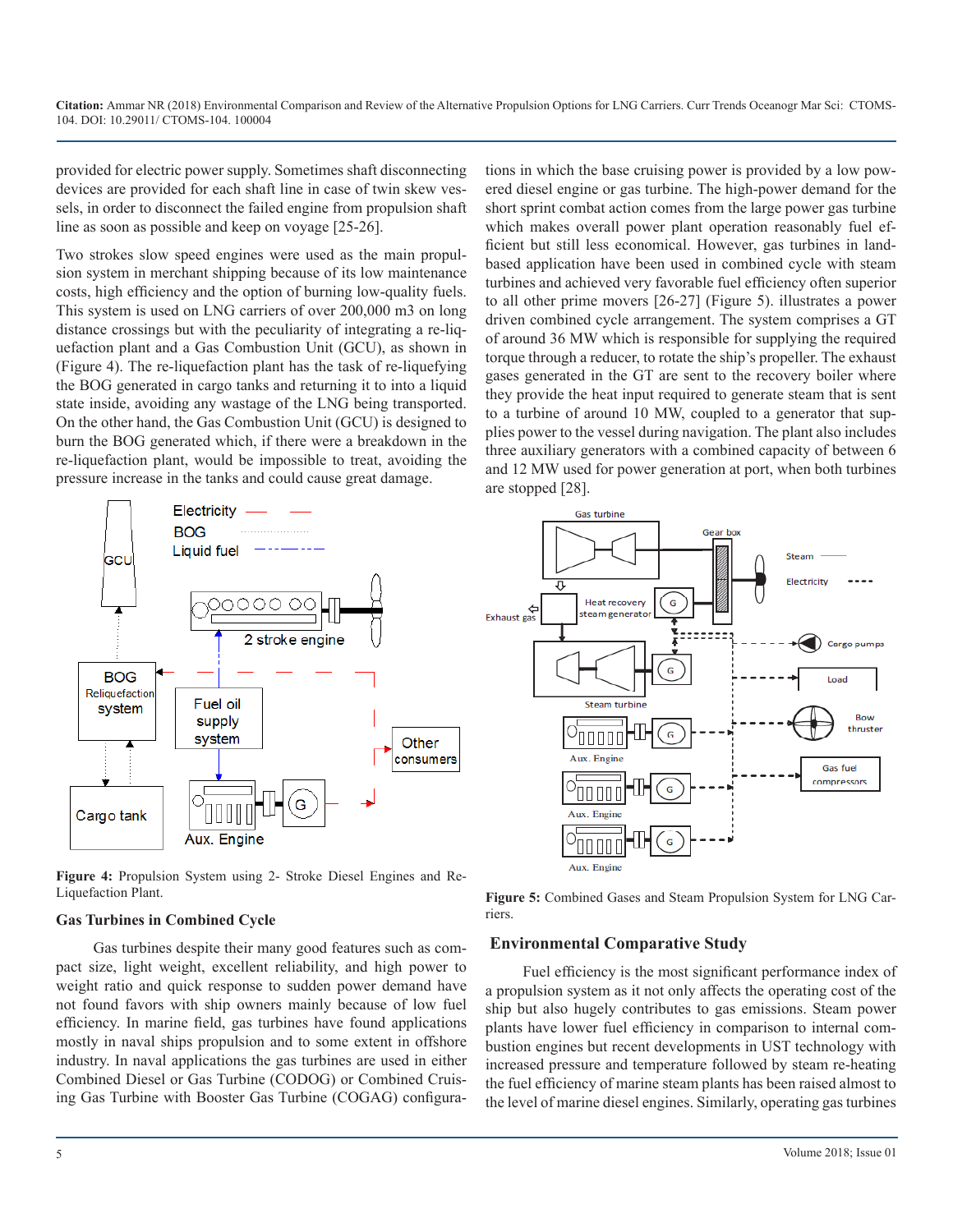in combined cycle with a steam turbine gives much improved fuel efficiency often higher than conventional diesel engines. Fuel efficiency of a typical conventional steam turbine propulsion plant of a 157000 m<sup>3</sup> LNG tanker has been calculated from the heat balance data obtained during sea trials. The estimated fuel efficiency of this plant works out to 35% and if additional 15% fuel saving from UST design is also taken into account then the overall fuel efficiency of steam plant comes to 42% which is very close to the DFDE. Fuel efficiency of different propulsion options is shown in (Table 2) [29-30].

| <b>LNG</b> propulsion option                         | Thermal ef-<br>ficiency | Specific fuel con-<br>sumption (g/kWhr) |
|------------------------------------------------------|-------------------------|-----------------------------------------|
| Steam turbine                                        | 35%                     | 286                                     |
| Ultra-Steam Turbine                                  | 41%                     | 243                                     |
| 2-stroke diesel engines<br>and re-liquefaction plant | 40%                     | 230                                     |
| Dual Fuel four Stroke<br>Diesel Engines              | 42%                     | 243                                     |
| Gas Turbines in Com-<br>bined Cycle                  | 50%                     | 245                                     |

**Table 2:** Comparison between Thermal Efficiency of Different LNG Propulsion Options.

On the other hand, gas emission is now a major environmental concern because of its impact on global warming and to address the issue, strict time bound emission control levels for ships have been imposed by the IMO through appropriate MARPOL regulations. Because of MARPOL restrictions gas emission will constitute a major parameter of comparison for alternate propulsion systems. It is therefore important to understand the chemistry of gas emissions and their Cost-Sulphur essentially enters fuel in the refinery with crude oil and converts into SO<sub>2</sub> or higher oxides when burns in combustion chamber. Since Sulphur is present in fuel as impurity nothing can be really done in the combustion chamber to minimize its emission and the only option to prevent excess  $SO<sub>2</sub>$ release is to limit Sulphur content in the fuel [31].

In order to calculate exhaust gas emissions from ships, Emissions Factors (EF) were developed by third GHG study 2014 [32]. This can be used directly with Specific Fuel Consumption (SFC) for emission calculations as expressed in Equation (1). For example, the baseline or reference CO<sub>2</sub> emission values for the different fuel types used in marine engines can be expressed as in Equations  $(2, 3, 4)$ . In addition, (Table 3). shows  $CO_2$  emissions factor for all the different fuels which can be used in the marine field [33].

| Emission, $EF_{\text{baseline}}\left(\frac{\text{g pollutant}}{\text{gfuel}}\right) = \frac{\text{areseline} \setminus \text{ kwh}}{\text{SFC}_{\text{baseline}}\left(\frac{\text{g fuel}}{\text{kwh}}\right)}$ | $EF_{\text{baseline}}\left(\frac{\text{g pollutant}}{\text{kwh}}\right)$ |     | (1) |
|-----------------------------------------------------------------------------------------------------------------------------------------------------------------------------------------------------------------|--------------------------------------------------------------------------|-----|-----|
| $HFO, EF_{\text{baseline}}(CO_2)$                                                                                                                                                                               | $= 3.114 \frac{\text{kg CO}_2}{\text{ton fuel}}$                         | (2) |     |
| $MDO, EF_{\text{baseline}}(CO_2)$                                                                                                                                                                               | $= 3.206 \frac{\text{kg CO}_2}{\text{ton fuel}}$                         | (3) |     |
| $LNG$ , $EF_{\text{baseline}}(CO_2)$                                                                                                                                                                            | $= 2.750 \frac{\text{kg CO}_2}{\text{tan fuel}}$                         | (4) |     |

| Type of fuel                   | Reference                       | Carbon<br>Content | CF<br>$(t$ -CO $/t$ -Fuel) |
|--------------------------------|---------------------------------|-------------------|----------------------------|
| 1. Diesel/Gas oil              | ISO 8217 Grades DMX through DMB | 0.8744            | 3.206                      |
| 2. Light Fuel Oil (LFO)        | ISO 8217 Grades RMA through RMD | 0.8594            | 3.151                      |
| 3. Heavy Fuel Oil (HFO)        | ISO 8217 Grades RME through RMK | 0.8493            | 3.114                      |
| 4. Liquefied Petroleum Gas     | Propane/Butane                  | 0.8182 / 0.8264   | 3.000 / 3.030              |
| 5. Liquefied Natural Gas (LNG) |                                 | 0.7500            | 2.750                      |
| 6. Methanol                    |                                 | 0.3750            | 1.375                      |
| 7. Ethanol                     |                                 | 0.5217            | 1.913                      |

Table 3: CO<sub>2</sub> Emission Factors for Different Types of Fuels.

Due to the trend of environmental-friendly design and the regulations that limit emissions worldwide, it becomes an important factor to be considered during ship design. Use of boil-off gas as a fuel is a big advantage to reduce emissions from ships and the additional equipment's for flue gas treatment could be considered case by case upon the selected propulsion system and the applicable regulations. Please refer to the comparison of emissions between some of the alternatives as shown in (Table 4) [34-38].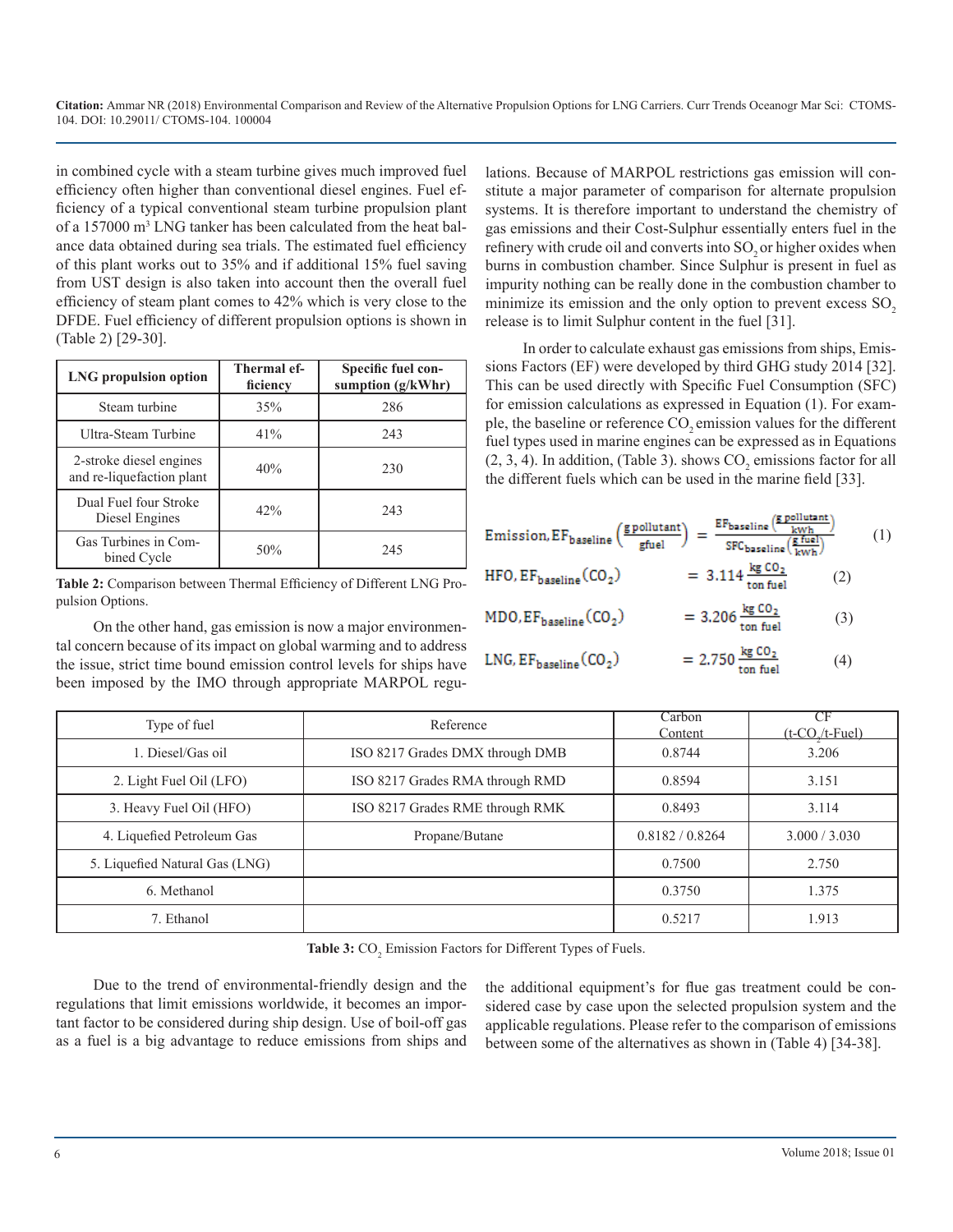| Marine power<br>plant            | $NO_{y}$ (g/<br>kWh | $SO_{x}(g)$<br>kWh | CO, (g)<br>kWh | Particulates<br>(g/kWh) |
|----------------------------------|---------------------|--------------------|----------------|-------------------------|
| 2-stroke marine<br>diesel engine | 17                  | 12.9               | 5.5            | 0.5                     |
| 4-stroke marine<br>diesel engine | 12                  | 13.6               | 6.16           | 0.4                     |
| Dual fuel diesel<br>electric     | 1.3                 | 0.05               | 5              | 0.05                    |
| <b>Steam Turbine</b>             |                     | 11                 | 9.3            | 2.5                     |
| Gas turbine                      | 2.5                 |                    | 5.9            | 0.01                    |

**Table 4:** Emissions from Different LNG Propulsion Power Plants.

[Lowering of exhaust gas emissions is obligatory on Emis](https://www.sciencedirect.com/science/article/pii/S0301421511002618)sion Control Areas (ECA) set by the International Maritime Organization (IMO) according to the International Convention for the [Prevention of Pollution from Ships \(MARPOL\) Annex VI require](https://papers.ssrn.com/sol3/papers.cfm?abstract_id=1302545)ments and in the future worldwide in all sea areas. The levels of [tier II and tier III may be fulfilled on LNG carriers depending of](https://espace.curtin.edu.au/handle/20.500.11937/6396)  propulsion plant and use of fuel type [39-40].

#### **Conclusions**

Selection of the LNG ship propulsion option can be based on comprehensive comparison between the available propulsion [systems. Many more factors play key roles in the selection of pro](https://pdfs.semanticscholar.org/3cd3/bac70e6f067a36501d9ecb756440a345abea.pdf)pulsion system for large LNG ships. Based on the current review of LNG carrier propulsion systems, it possible to formulate the following conclusions:

- Steam turbine has been adapted to most LNG carriers because it has been burnt all Boil-Off Gas (BOG) or vaporized gas [from cargo tanks in boilers as a fuel without the re-liquefac](http://umpir.ump.edu.my/id/eprint/21173/)tion plant. Its reliability is high because both BOG and Heavy Fuel Oil (HFO) are combustible as fuel for main boilers.
- In the dual fuel diesel engine, the dual fuel burning of BOG and HFO is possible and fuel efficiency is better but the highpressure injection is required when the BOG is introduced to the engine. There is also a disadvantage of needed MDO fuel for pilot burning. Flexibility is inferior because exclusive BOG combustion is impossible and moreover in the diesel engine a large quantity of  $NO<sub>x</sub>$  is discharged due to the high combustion temperature.
- In the diesel engine with re-liquefaction plant, the propulsion engine and BOG handling are perfectly separated. In this case more emissions are discharged due to the HFO fired diesel engine.
- [In the gas combined cycle, the BOG is fired in the gas turbine.](https://www.sciencedirect.com/science/article/pii/S2092678216303673)  The steam turbine is driven by steam generated by the exhaust

gas energy from gas turbine. There is needed a high-quality fuel MDO or MGO (expensive fuels) so the emission is lowering and is like the same from the steam turbine plant. This system is a proposition with an electric propulsion plant for the largest LNG carriers.

#### **References**

- 1. [Seddiek IS, Elgohary MM, Ammar NR \(2015\) The hydrogen-fuelled](https://hrcak.srce.hr/136844)  [internal combustion engines for marine applications with a case study.](https://hrcak.srce.hr/136844)  [Brodogradnja 66: 23-38.](https://hrcak.srce.hr/136844)
- 2. [Sinha RP, Nik W \(2012\) Investigation of propulsion system for large](http://iopscience.iop.org/article/10.1088/1757-899X/36/1/012004/pdf)  [LNG ships. IOP Conference Series: Materials Science and Engineer](http://iopscience.iop.org/article/10.1088/1757-899X/36/1/012004/pdf)[ing Mater Sci Eng 36 012004.](http://iopscience.iop.org/article/10.1088/1757-899X/36/1/012004/pdf)
- 3. [Kumar S, Kwon HT, Choi KH, Hyun Cho J, Lim W, et al. \(2011\) Current](https://www.sciencedirect.com/science/article/pii/S0301421511002618)  status and future projections of LNG demand and supplies: A global [prospective. Energy Policy 39: 4097-4104.](https://www.sciencedirect.com/science/article/pii/S0301421511002618)
- 4. [Maxwell D, Zhu Z \(2011\) Natural gas prices, LNG transport costs, and](https://papers.ssrn.com/sol3/papers.cfm?abstract_id=1302545) the dynamics of LNG imports. Energy Economics 33: 217-226.
- 5. [Aguilera RF, Aguilera R \(2012\) World natural gas endowment as a](https://espace.curtin.edu.au/handle/20.500.11937/6396)  bridge towards zero carbon emissions. Technological Forecasting and [Social Change 79: 579-586.](https://espace.curtin.edu.au/handle/20.500.11937/6396)
- 6. [Querol E, Gonzalez-Regueral B, García-Torrent J, García-Martínez](https://www.sciencedirect.com/science/article/pii/S0306261910001285) [MJ \(2010\) Boil off gas \(BOG\) management in Spanish liquid natural](https://www.sciencedirect.com/science/article/pii/S0306261910001285)  [gas \(LNG\) terminals. Applied Energy 87: 3384-3392.](https://www.sciencedirect.com/science/article/pii/S0306261910001285)
- 7. [Kurle YM, Wang S, Xu Q \(2015\) Simulation study on boil-off gas mini](https://pdfs.semanticscholar.org/3cd3/bac70e6f067a36501d9ecb756440a345abea.pdf)mization and recovery strategies at LNG exporting terminals. Applied [Energy 156: 628-641.](https://pdfs.semanticscholar.org/3cd3/bac70e6f067a36501d9ecb756440a345abea.pdf)
- 8. [Romero Gómez J, Romero Gómez M, Lopez Bernal J, Baaliña Insua](https://www.sciencedirect.com/science/article/pii/S0196890415000874)  [A \(2015\) Analysis and efficiency enhancement of a boil-off gas reliq](https://www.sciencedirect.com/science/article/pii/S0196890415000874)[uefaction system with cascade cycle on board LNG carriers. Energy](https://www.sciencedirect.com/science/article/pii/S0196890415000874)  [Conversion and Management 94: 261-274.](https://www.sciencedirect.com/science/article/pii/S0196890415000874)
- 9. [Mohd Noor CW, Noor MM, Mamat R \(2018\) Biodiesel as alternative](http://umpir.ump.edu.my/id/eprint/21173/)  fuel for marine diesel engine applications: A review. Renewable and [Sustainable Energy Reviews 94: 127-142.](http://umpir.ump.edu.my/id/eprint/21173/)
- 10. [Chang D, Rhee T, Nam K, Chang K, Lee D, Jeong S, et al. \(2008\) A](https://ideas.repec.org/a/eee/reensy/v93y2008i12p1877-1885.html)  [study on availability and safety of new propulsion systems for LNG](https://ideas.repec.org/a/eee/reensy/v93y2008i12p1877-1885.html)  [carriers. Reliability Engineering & System Safety 93: 1877-1885.](https://ideas.repec.org/a/eee/reensy/v93y2008i12p1877-1885.html)
- 11. [Kanbur B B, Xiang L, Dubey S, Choo F H Duan F, et al. \(2017\) Cold](https://www.researchgate.net/publication/317247222_Cold_utilization_systems_of_LNG_A_review)  [utilization systems of LNG: A review. Renewable and Sustainable En](https://www.researchgate.net/publication/317247222_Cold_utilization_systems_of_LNG_A_review)[ergy Reviews. 79: 1171-1188.](https://www.researchgate.net/publication/317247222_Cold_utilization_systems_of_LNG_A_review)
- 12. [Shin Y, Lee YP \(2009\) Design of a boil-off natural gas reliquefaction](https://www.researchgate.net/publication/223913092_Design_of_a_boil-off_natural_gas_reliquefaction_control_system_for_LNG_carriers)  [control system for LNG carriers. Applied Energy 86: 37-44.](https://www.researchgate.net/publication/223913092_Design_of_a_boil-off_natural_gas_reliquefaction_control_system_for_LNG_carriers)
- 13. [Yu YH, Kim BG, Lee DG \(2013\) Cryogenic reliability of the sandwich](https://www.researchgate.net/publication/251542759_Cryogenic_reliability_of_composite_insulation_panels_for_liquefied_natural_gas_LNG_ships)  [insulation board for LNG ship. Composite Structures 95: 547-556.](https://www.researchgate.net/publication/251542759_Cryogenic_reliability_of_composite_insulation_panels_for_liquefied_natural_gas_LNG_ships)
- 14. [Fernández IA, Gómez MR, Gómez JR, Insua ÁB \(2017\) Review of](https://www.researchgate.net/publication/309454957_Review_of_propulsion_systems_on_LNG_carriers)  [propulsion systems on LNG carriers. Renewable and Sustainable En](https://www.researchgate.net/publication/309454957_Review_of_propulsion_systems_on_LNG_carriers)[ergy Reviews 67: 1395-1411.](https://www.researchgate.net/publication/309454957_Review_of_propulsion_systems_on_LNG_carriers)
- 15. [Gohary MME, Seddiek IS \(2013\) Utilization of alternative marine fuels](https://www.sciencedirect.com/science/article/pii/S2092678216303673)  for gas turbine power plant onboard ships. International Journal of Na[val Architecture and Ocean Engineering 5: 21-32.](https://www.sciencedirect.com/science/article/pii/S2092678216303673)